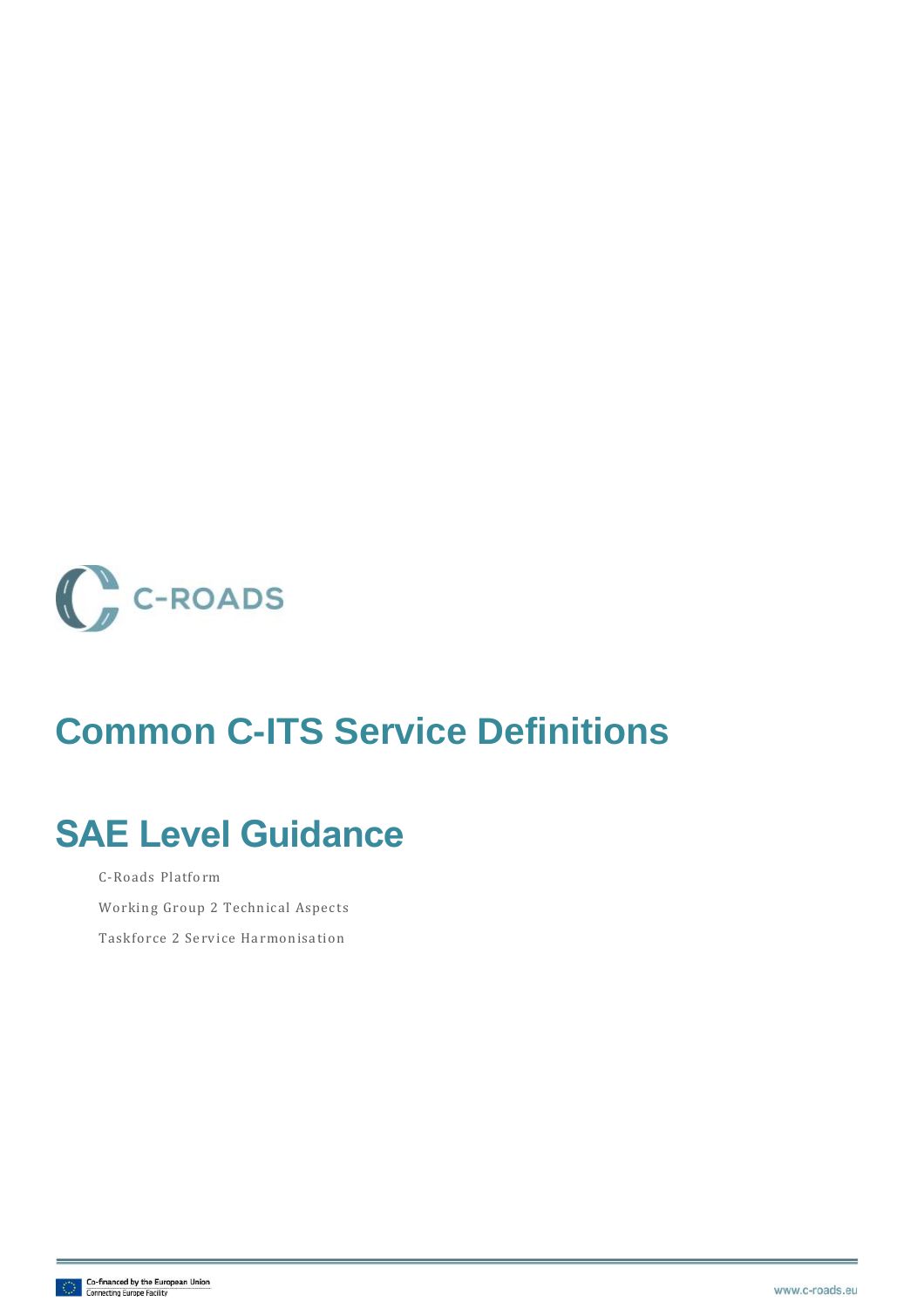

### **Publication History**

| <b>Version</b> | <b>Date</b> | <b>Description, updates and changes</b>                                                                                                                  | <b>Status</b> |
|----------------|-------------|----------------------------------------------------------------------------------------------------------------------------------------------------------|---------------|
| 0.1            | 31.01.2020  | Converted input from Austrian document where applicable into<br>the C-Roads template                                                                     | Draft         |
| 0.2            | 15.02.2020  | Additional input provided by Austria on the use case description<br>part                                                                                 | Draft         |
| 0.3            | 23.03.2020  | Improvements based on WG2 review + comments to be<br>addressed                                                                                           | Draft         |
| 0.4            | 05.05.2020  | Revision of single elements of the draft according to TF2 Telco<br>discussions and feedback, General outline and specific changes<br>in the description. | Draft         |
| 1.7.0.TF.5     | 12.05.2020  | Smaller adjustments, editorial improvements, setting the Service<br>Name to Automated Vehicle Guidance and incorporated new<br>template                  | Draft         |
|                |             |                                                                                                                                                          |               |
|                |             |                                                                                                                                                          |               |
|                |             |                                                                                                                                                          |               |
|                |             |                                                                                                                                                          |               |
|                |             |                                                                                                                                                          |               |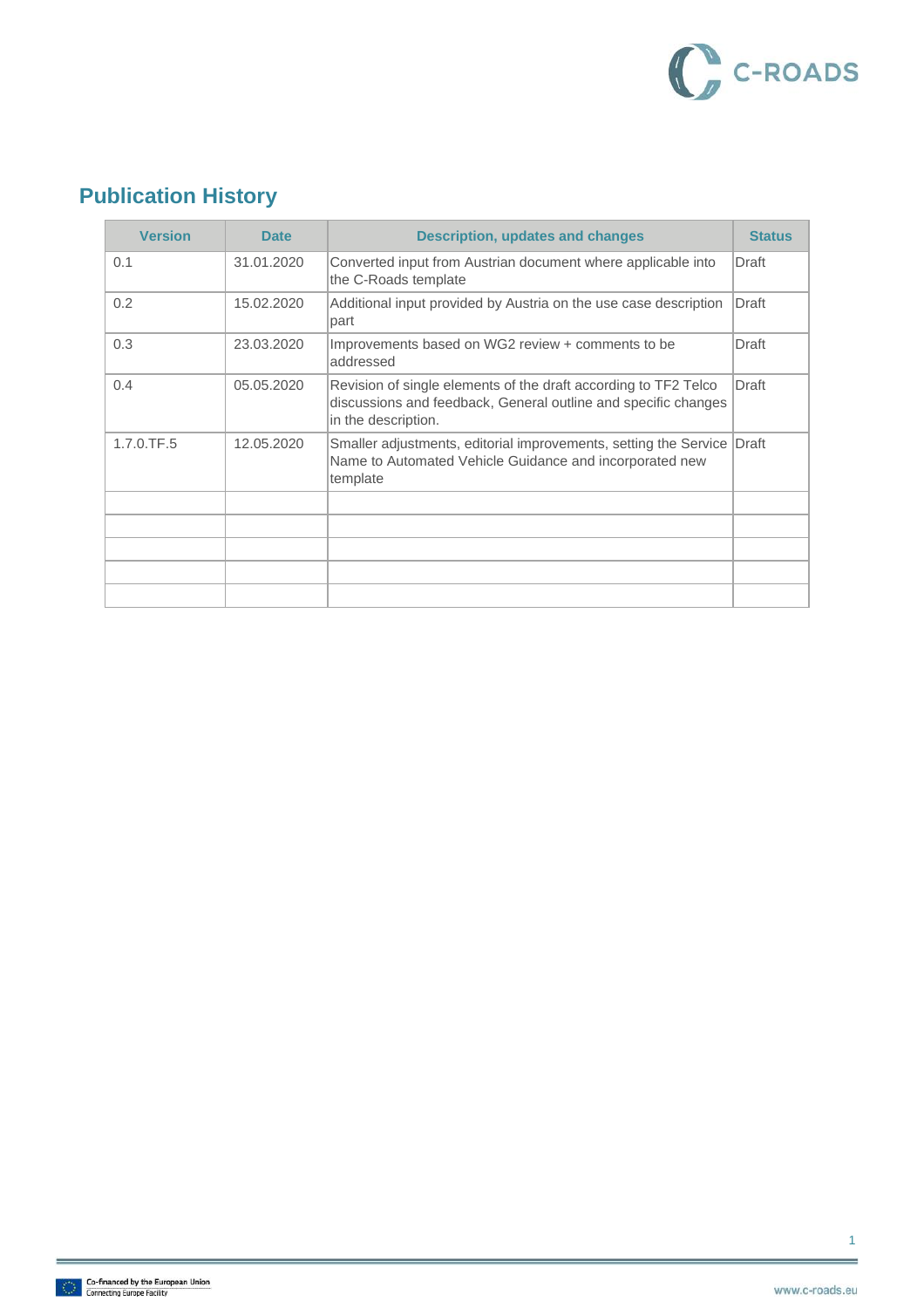

#### **Index**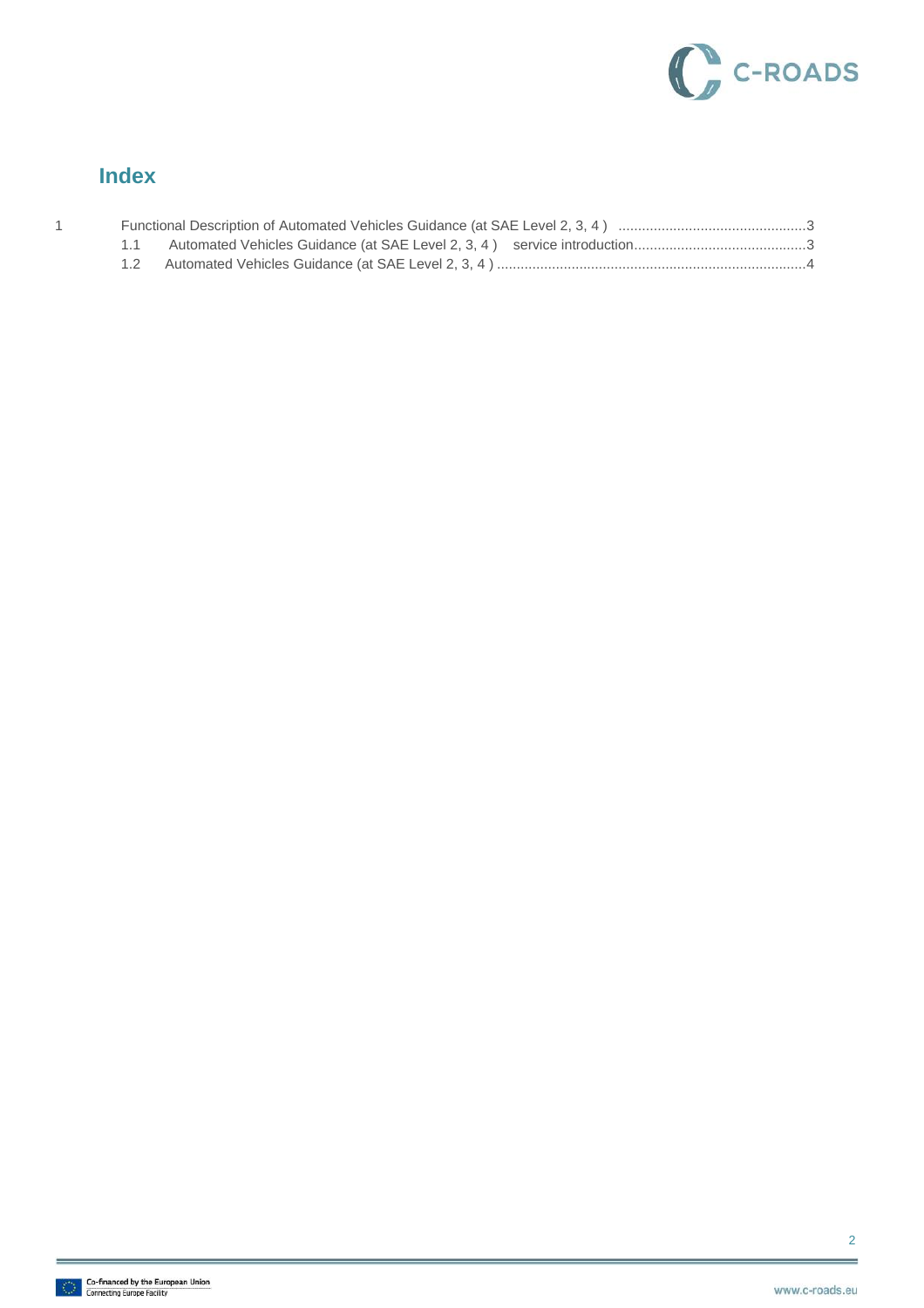# <span id="page-3-0"></span>C<sub>c</sub>-ROADS **1 Functional Description of SAE Level Guidance**

#### <span id="page-3-1"></span>**1.1 Automated Vehicles Guidance service introduction**

| <b>Service introduction</b> |                                                                                                                                                                                                                                                                                                                                                                                                                                                                                                                                                    |  |
|-----------------------------|----------------------------------------------------------------------------------------------------------------------------------------------------------------------------------------------------------------------------------------------------------------------------------------------------------------------------------------------------------------------------------------------------------------------------------------------------------------------------------------------------------------------------------------------------|--|
| <b>Summary</b>              | For automated vehicles at various technical levels of automation the guidance and<br>information given by road operators with C-ITS can be additional and specific to certain<br>types of road networks and dynamic traffic conditions, but also for vehicle types and their<br>characteristics.<br>The information given can hereby be a simple speed recommendation, for a segment or a<br>lane of a road, but also an advice for a specificly automated vehicle category to drive in<br>groups at a lane (e.g. platooning guidance for trucks). |  |
|                             | The detailed scenarios of this use cases will be defined at a later point in time and added<br>to the specification.                                                                                                                                                                                                                                                                                                                                                                                                                               |  |
| <b>Background</b>           | Road operators have the challenge to be responsible at the same time for an<br>uninterrupted operation of their networks and dynamically adapt this network to the future<br>needs of the users and travellers. This is particularly true for the introduction of automated<br>vehicles in the transport network, with long periods of mixed vehicle fleets. (traditional,<br>connected and automated vehicles operating in parallel for many years on the same road<br>networks).                                                                 |  |
|                             | Therefore is it of high interest for the road operator to use all options of connected vehicle<br>communication and C-ITS messages to support this transition to automated vehciels with<br>highly dynamic use cases and scenarios targeted to the specific vehicle groups on their<br>roads.                                                                                                                                                                                                                                                      |  |
| Objective                   | To enhance road safety and traffic efficiency on road networks by giving specific advice to<br>various vehicle types and groups based on current traffic conditions. Support the<br>introduction of automated vehicles in the transport system by extending the<br>communication capabilities to all types of vehicles by different standard messages that can<br>be interpreted in a uniform way by all passing vehicle types and be used for safer and<br>more efficient travel.                                                                 |  |
| <b>Expected benefits</b>    | More uniform and dynamically adapted transport flows on the road networks. Overall<br>higher energy efficiency and reduced energy consumption, as well as reduced numbers of<br>accidents and delays in transport operations.                                                                                                                                                                                                                                                                                                                      |  |
| <b>Use Cases</b>            | SAE Level Guidance (at SAE Level 2, 3, 4)<br>Platoon support for automated vehicles<br>Additional Use cases will be deffined and added.                                                                                                                                                                                                                                                                                                                                                                                                            |  |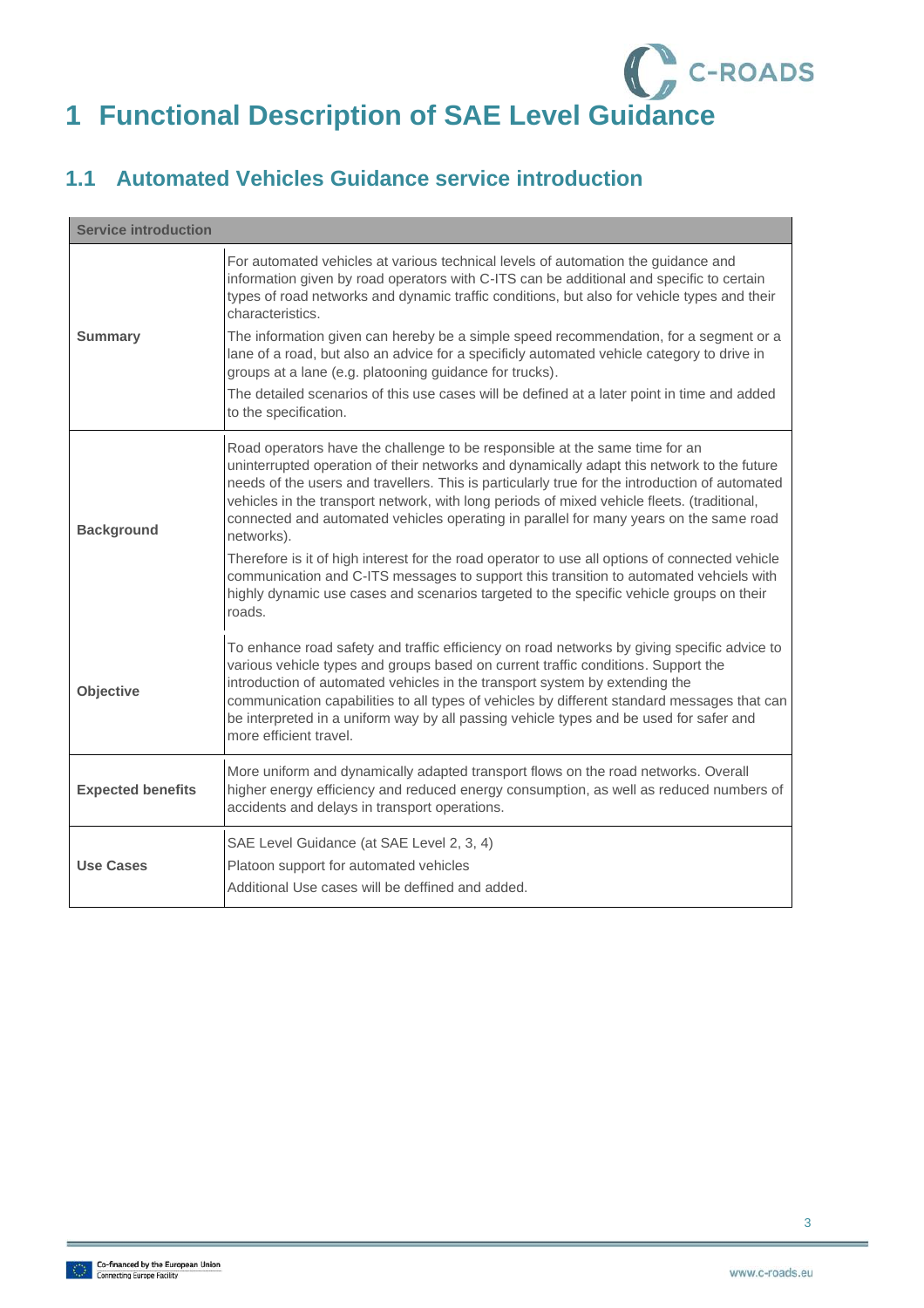

### <span id="page-4-0"></span>**1.2 SAE Level Guidance (at SAE Level 2, 3, 4 )**

| Type of road network     | Highways                                                                                                                                                                                                                                                                                                                                                                                                                                                                                                                                                                                                                                                                                                                                                                                                                                                                                                      |  |
|--------------------------|---------------------------------------------------------------------------------------------------------------------------------------------------------------------------------------------------------------------------------------------------------------------------------------------------------------------------------------------------------------------------------------------------------------------------------------------------------------------------------------------------------------------------------------------------------------------------------------------------------------------------------------------------------------------------------------------------------------------------------------------------------------------------------------------------------------------------------------------------------------------------------------------------------------|--|
| Type of vehicle          | Automated Vehicles (at SAE levels 2, 3, 4)                                                                                                                                                                                                                                                                                                                                                                                                                                                                                                                                                                                                                                                                                                                                                                                                                                                                    |  |
| Use case introduction    |                                                                                                                                                                                                                                                                                                                                                                                                                                                                                                                                                                                                                                                                                                                                                                                                                                                                                                               |  |
| Summary                  | The purpose of the use case is to give guidance (in the form of information or even<br>regulation if legally possible) to partly automated vehicles in different categories within<br>a specific road segment or lane segment of a motorway<br>The results could be that vehicles adapt their driving plans or trajectories to the<br>received information from the road operator via I2V messages. , resulting in an<br>increase / decrease in what is required from the automated vehicle and a<br>corresponding decrease/increase in what is required from the driver, based on traffic<br>situation. .                                                                                                                                                                                                                                                                                                    |  |
| Background               | Infrastructure based and vehicle SAE automation level related information is expected<br>to provide improvements to the efficiency of traffic flows as well as road safety by guiding<br>automated vehicles with additional information. This will be especially useful / necessary<br>in the transitional phase towards automated driving, which will include conventional<br>vehicles, connected vehicles as well as autonomous vehicles, in order to enhance road<br>safety as well as traffic flow efficiency.                                                                                                                                                                                                                                                                                                                                                                                            |  |
| Objective                | Guide and inform vehicles about the currently valid SAE driving automation<br>$\bullet$<br>levels in a specific road segment or lane (regulated lane clearance)<br>Inform vehicles about the applicable zone of the regulated lane clearance:<br>$\bullet$<br>specific road segment<br>$\circ$<br>specific lane<br>$\circ$<br>specific vehicle type<br>$\circ$<br>Inform vehicles about the start position of the regulated lane clearance<br>$\bullet$<br>Inform vehicles about the end position of the regulated lane clearance<br>$\bullet$                                                                                                                                                                                                                                                                                                                                                                |  |
| Desired behaviour        | Automated vehicle driver/operator is informed about a change in<br>$\bullet$<br>recommended SAE automation level<br>Vehicles adapt their driving plans (e.g. lane specific) or trajectories to the<br>$\bullet$<br>information, advice received and overall adhere better to the guidance<br>received<br>Automated vehicle adjusts its SAE automation level according to the<br>$\bullet$<br>information received<br>Hence, the use case describes the lane guidance and information provided to<br>automated vehicles at a specific road segment and traffic condition. It does not<br>describe the behaviour of the automated vehicle at the end of clearance lane (how to<br>switch automated levels, guiding the vehicle to a safe place, )                                                                                                                                                               |  |
| <b>Expected benefits</b> | Drivers of conventional vehicles<br>Drivers of conventional vehicles experience safer traffic conditions through the SAE-<br>level regulation of automated vehicles, including (optional) speed limits on affected<br>road segments or lane segments. By combinations with other use cases they can be<br>informed of specific "automation related" rules active in this section of the road.<br><b>Automated vehicles</b><br>The automated vehicle receives information about a recommended SAE automation<br>level in specific road segments or lane segments and (optional) speed limits. With this<br>information, automated vehicles are able to perform an adjustment of their driving<br>plans and trajectories as well as the activated automation functions. Additionally, they<br>are able to inform their drivers in time about the adjustment of driving-requirements.<br><b>National Economy</b> |  |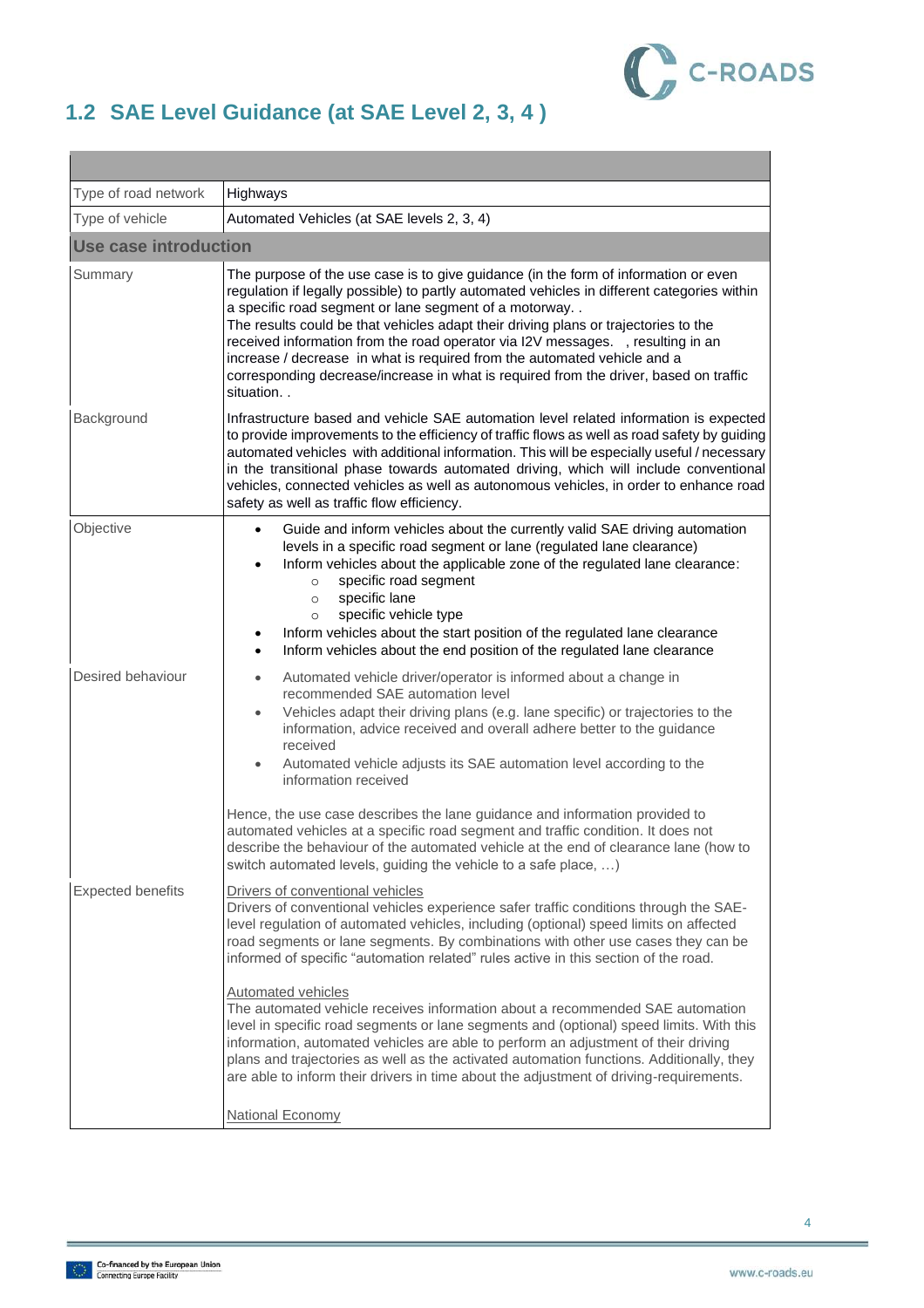|  | POADS |
|--|-------|
|--|-------|

|                                                 | The gradual introduction of automated driving will save life and transport costs by<br>reduction of accidents. This service will facilitate the introduction of autonomous<br>vehicles through specific guidance provided to different categories of vehicles travelling<br>on the same road segment with comparative traffic circumstances<br>Road operator<br>Enable the gradual introduction of automated driving on tested and C-ITS<br>$\bullet$<br>equipped road segments and/or lanes.<br>Ensure of traffic safety in the transitional phase towards automated driving.<br>۰<br>Ensure of traffic flow efficiency in the transitional phase towards automated<br>$\bullet$<br>driving.<br>Reduction of costs related to accidents.<br>$\bullet$<br>Possibility to adapt TMC's to mixed vehicle traffic (in terms of vehicle<br>$\bullet$<br>characteristics) and their information needs and guidance step by step.<br>Reduction of congestion due to accidents<br>$\bullet$ |
|-------------------------------------------------|-------------------------------------------------------------------------------------------------------------------------------------------------------------------------------------------------------------------------------------------------------------------------------------------------------------------------------------------------------------------------------------------------------------------------------------------------------------------------------------------------------------------------------------------------------------------------------------------------------------------------------------------------------------------------------------------------------------------------------------------------------------------------------------------------------------------------------------------------------------------------------------------------------------------------------------------------------------------------------------|
| <b>Use case description</b>                     |                                                                                                                                                                                                                                                                                                                                                                                                                                                                                                                                                                                                                                                                                                                                                                                                                                                                                                                                                                                     |
| Situation                                       | The road operator monitors the situation on the road and gives guidance and<br>$\overline{\phantom{0}}$<br>advice on the proposed SAE automation level under current traffic conditions<br>in the specific road segment.<br>Following changes in traffic and therefore driving conditions (as a result of<br>accidents, congestion, weather, etc.), a reassessment of the given advice e.g.<br>SAE automation level is required.<br>If the assessment leads to a change of the allowed SAE automation level, the<br>vehicle and the road user need to be informed.<br>Therefore the infrastructure distributes an updated and appropriate next<br>message.                                                                                                                                                                                                                                                                                                                          |
| Logic of transmission                           | 12V                                                                                                                                                                                                                                                                                                                                                                                                                                                                                                                                                                                                                                                                                                                                                                                                                                                                                                                                                                                 |
| Actors and relations                            | Actors: Road operator<br>Road users/their vehicles are the end users of this use case.                                                                                                                                                                                                                                                                                                                                                                                                                                                                                                                                                                                                                                                                                                                                                                                                                                                                                              |
| Scenario                                        | Due to current traffic and road conditions on the following stretch of the road<br>the guidance is that vehicles (of type x.y, e.g. weight higher than 3.5 tons)<br>driving automatically should use lane 2.<br>The SAE automation level on a specific part of a road is set to e. g. 3. Due to<br>the rush hour and an accident on one lane, the allowed SAE automation level<br>will be reduced to 1.<br>(similar scenarios possible)                                                                                                                                                                                                                                                                                                                                                                                                                                                                                                                                             |
| Display / alert principle                       | The information is sent to the vehicle and shall be displayed to the driver, if the<br>proposed SAE automation level is reduced and therefore additional driver interaction is<br>required.<br>Overall the principles of in-vehicle interactions and alerts are under complete<br>responsibility of the vehicle manufacturer or operator of the automated vehicle.<br>This includes the responsibility to make the driver aware in time to be able to take<br>needed actions to comply to a given road specific advice.                                                                                                                                                                                                                                                                                                                                                                                                                                                             |
| <b>Functional Constraints</b><br>/ dependencies | There is a need to display information to the driver if the SAE automation level will be<br>reduced.<br>The transition between road sections with different SAE automation levels (related<br>to the specific ODD - Operational Design Domain) and the communication of the<br>change of SAE automation levels on one road section to the vehicles are not yet<br>defined.                                                                                                                                                                                                                                                                                                                                                                                                                                                                                                                                                                                                          |
| <b>Interoperability Requirements</b>            |                                                                                                                                                                                                                                                                                                                                                                                                                                                                                                                                                                                                                                                                                                                                                                                                                                                                                                                                                                                     |
| Message profile<br>requirements                 | For this use case the message format IVI shall be used.                                                                                                                                                                                                                                                                                                                                                                                                                                                                                                                                                                                                                                                                                                                                                                                                                                                                                                                             |
|                                                 | The IVI profile (including its extension: automated vehicle container) for this use case<br>is specified in section 3.2.2.3 in Infrastructure functions and specifications.                                                                                                                                                                                                                                                                                                                                                                                                                                                                                                                                                                                                                                                                                                                                                                                                         |